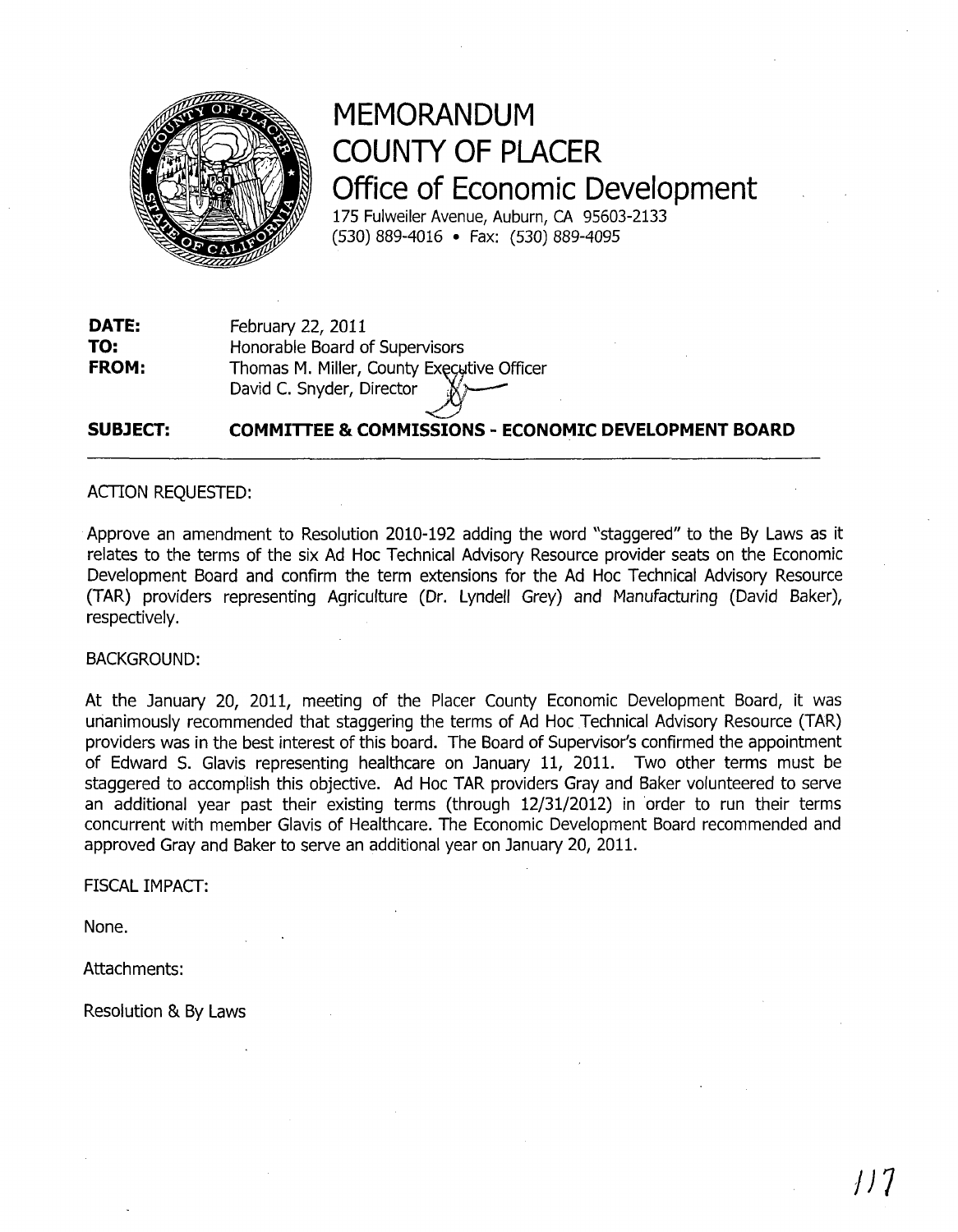# **Before the Board of Supervisors County of Placer, State of California**

In the matter of: A RESOLUTION AMENDING RESOLUTION #2010-192 REGARDING THE COMPOSITION OF THE ECONOMIC DEVELOPMENT BOARD

Resol. No: --------

Ord No:

First Reading:

The following **RESOLUTION** was duly passed by the Board of Supervisors of the County of Placer

at a regular meeting held **Tuesday. February 22. 2011** by the following vote on roll call:

Ayes:

Noes:

Absent:

Signed and approved by me after its passage.

Chairman, Board of Supervisors

**Attest: Clerk of said Board** 

**WHEREAS,** The Board of Supervisors established the Economic Development Board on January 8, 1991, by Resolution #91-11, and amended by Resolutions #91-69; #93-280; #97-166; and reorganized the ED Board by Resolution #2007-394; and changed the composition of the Board by adding a Healthcare seat by Resolution #2010- 192; and

**WHEREAS,** the Economic Development Board serves as the Steering Committee for oversight and implementation of a county-wide Economic Development Board Roadmap (Roadmap); and

**WHEREAS,** on January 20, 2011, the Economic Development Board took action and voted unanimously to add the word "staggered" to the Economic Development Board By Laws as it pertains to the terms of technical advisory resource representatives; and

**WHEREAS,** the Economic Development Board includes fourteen (14) members representing the following:

- Two representatives of the Board of Supervisors, one from District 2 and one from District 5;
- Six representatives, one from each of the six incorporated cities and/or towns appointed by their respective councils;
- Six representatives from the Ad Hoc Technical Advisory Resource providers to include agriculture, education, healthcare, manufacturing, tourism and utilities.

**NOW THEREFORE,** the Board of Supervisors of the County of Placer does hereby resolve as follows:

1. To approve an amendment to Resolution #2010-192 in order to add the word "staggered" to the By Laws in relation to the terms of the Ad Hoc Technical Advisory Resource providers of the Economic Development Board of the County of Placer;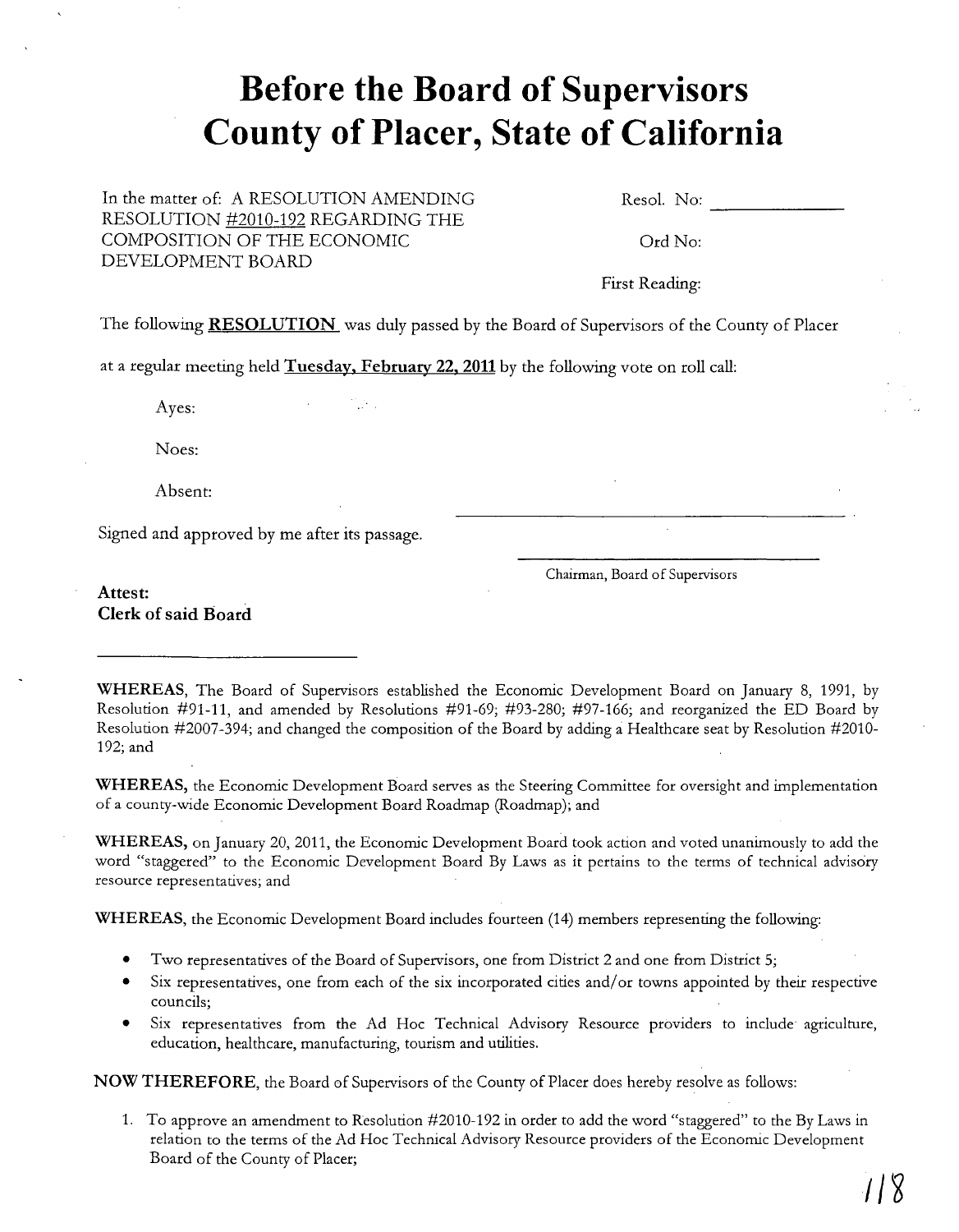Resolution No. 2011-\_\_ Economic Development Board Tuesday, February 22, 2011 Page Two

2. To approve six (6) staggered terms for each of the following Ad Hoc Technical Advisory Resource providers, designated as agriculture - term expiring 12/31/2012, education - term expiring 12/21/2011, healthcare term expiring 12/31/2012, manufacturing - term expiring 12/31/2012, tourism - term expiring 12/31/2011 and utilities – term expiring  $12/31/2011$ , selected by the Executive Committee of the Economic Development Board and confirmed by the Board of Supervisors.

**BE IT HEREBY RESOLVED** that the Placer County Board of Supervisors adopts this resolution amending Resolution #2010-192 in order to add the word "staggered" to the By Laws as it relates to the terms of the Ad Hoc Technical Advisory Resources providers to the Economic Development Board and approves the amended By Laws attached hereto.

Attached - By Laws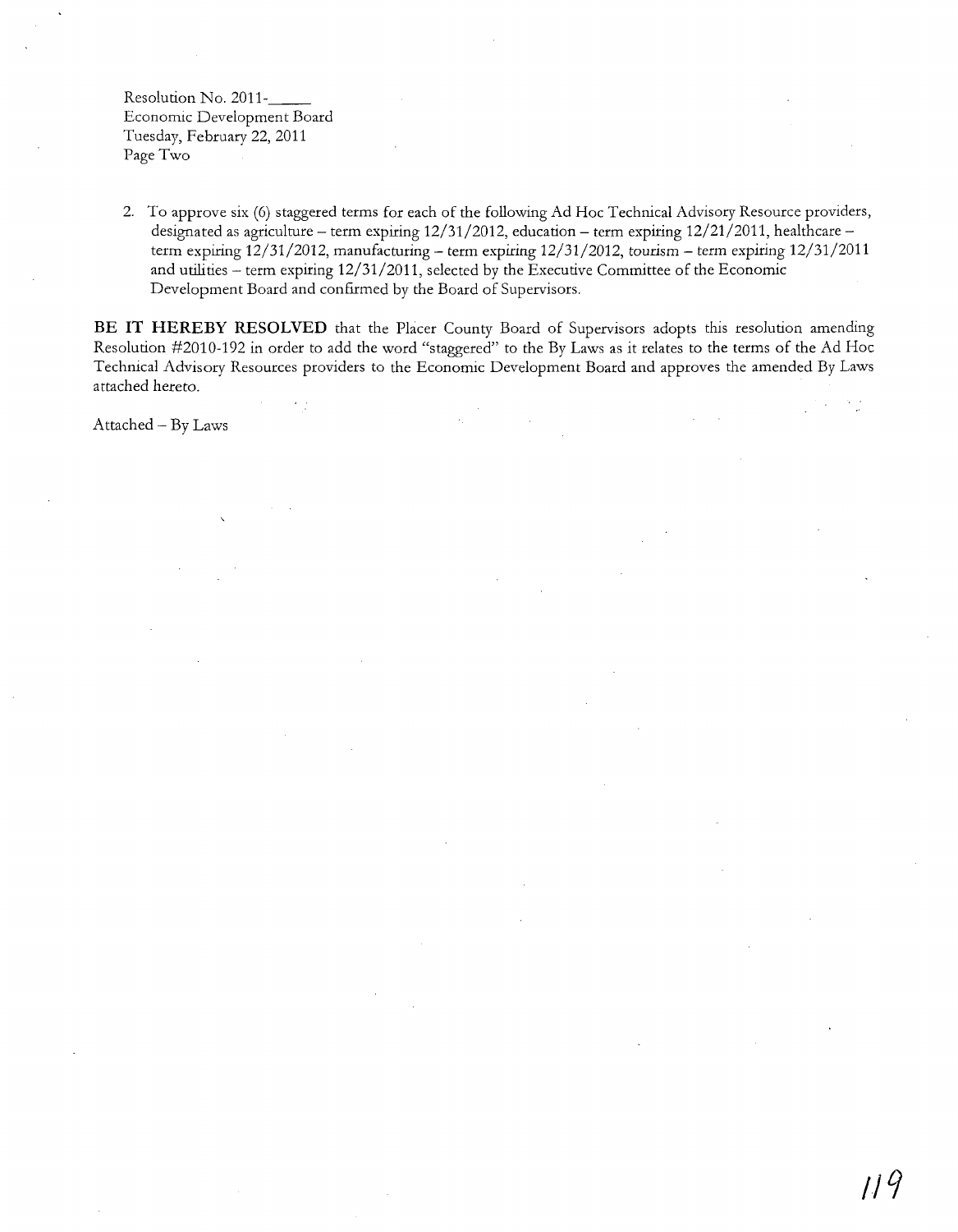

## **COUNTY OF PLACER Economic Development Board**

Jennifer Montgomery, Chairman 175 Fulweiler Avenue, Auburn, CA 95603-2133 (530) 889-4016 • Fax: (530) 889-4095

### BYLAWS OF **THE ECONOMIC DEVELOPMENT BOARD OF PLACER COUNTY**

Established by BOS Resolution 91-11 on February 21, 1991 Reorganized by BOS Resolution 07-394, approved December 11,2007 Amended by BOS Resolution 10-192 approved July 27,2010 Amended by BOS Resolution 11- approved February , 2011

#### ARTICLE I: NAME

The name of this Board shall be the Placer County Economic Development Board, hereinafter referred to as the "PCEDB".

ARTICLE II: MISSION STATEMENT

The Placer County Economic Development Board is a well informed and influential network of community leaders representing all regions of Placer County.

The Economic Development Board actively works to preserve and improve the physical, social, and economic health of Placer County by integrating multiple and diverse communities into a highly competitive region armed with the resources to fully realize its economic development potential and take advantage of its unique opportunities.

ARTICLE III: COUNTYWIDE GOALS

The PCEDB shall serve as the Steering Committee for oversight, implementation, and updating of the Placer County Economic Development Board Roadmap completed in December 2009.

The completed Economic Development Board Roadmap guides selection of industry targets, Technical . Advisory Resource PCEDB Representatives, and recommends additional goals, objectives and actions to the PCEDB.

North Lake Tahoe Resort Association is represented on PCEDB by District 5 Supervisor and designated staff also sits on Economic Development Professionals Committee.

PCEDB Meetings should be organized as local forums around specific topics with panel of experts.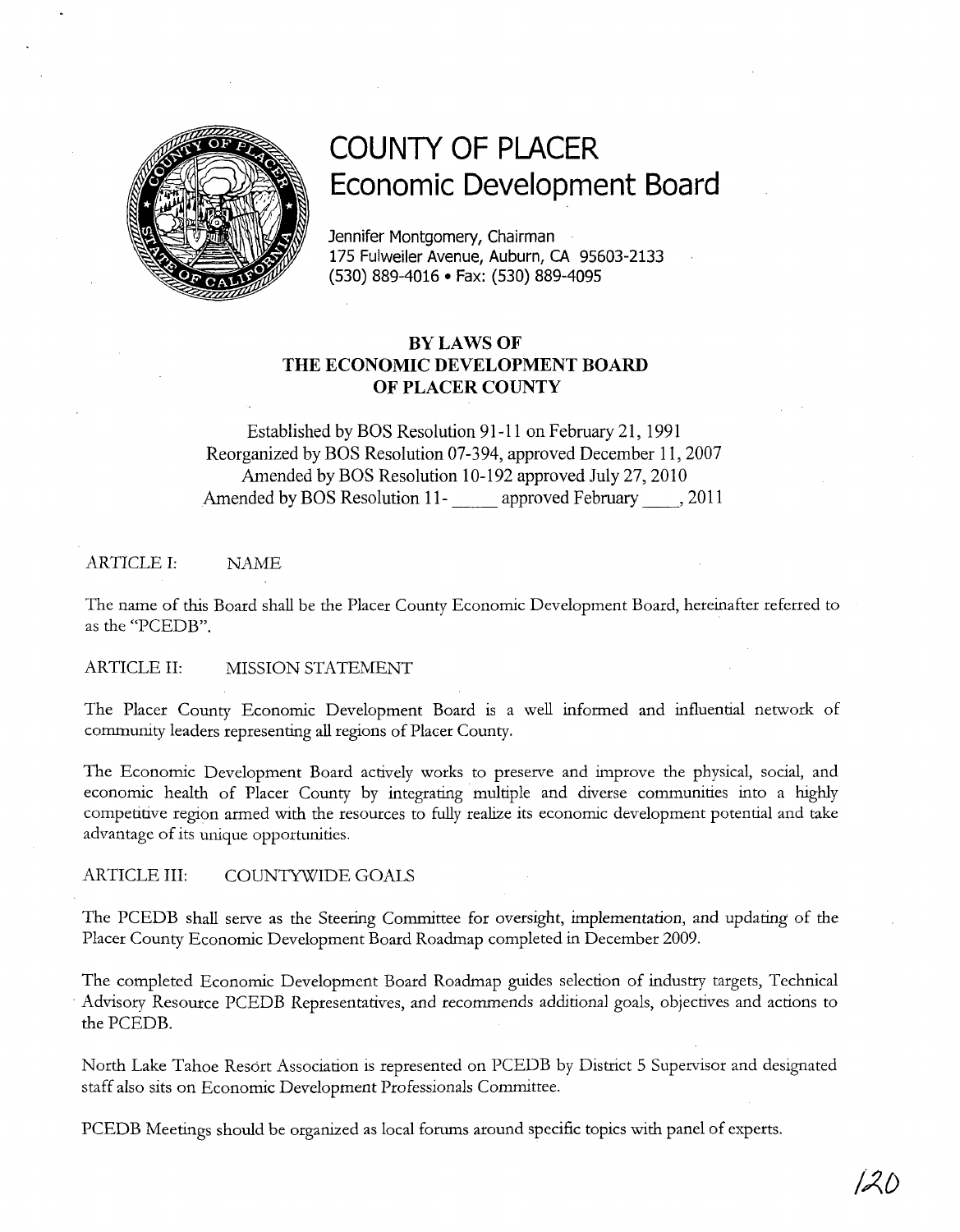Peer-to-peer focus on economic development issues, business retention and expansion, local economic activity, new initiatives, communication and collaboration.

Tap into considerable expertise of PCEDB members, Economic Development Professionals Committee, and Technical Advisory Resource Representatives, obtaining feedback and input for policy formation.

Emphasis on building cooperative relationships among city and county Economic Development Professionals.

Economic Development Professionals Committee (ED Professionals) meets quarterly to discuss branding county assets and joint marketing, lead-sharing, best practices, programs and resources. The ED Professionals consist of the County Economic Development Director and Economic Development Directors or Managers from Roseville, Rocklin, Lincoln, Loomis, Auburn, Colfax and North Lake Tahoe.

The ED Professionals Committee brings policy recommendations to PCEDB and works with Technical Advisory Resource representatives on an as-needed basis.

Promote a spirit of friendly competition, including development of inter-jurisdictional business attraction, expansion and retention teams among cities, county and North Lake Tahoe.

### ARTICLE IV: APPOINTMENTS

Per Resolution 10-192, the Economic Development Board shall include members representing the following seats:

- Two representatives of the Board of Supervisors, one from District 2 and one from District 5;
- Six representatives, one from each of the six incorporated cities and/or towns appointed annually by their respective councils;

Per Resolution 11-<sub>------</sub>, the Economic Development Board Technical Advisory Resource terms shall be staggered terms:

Six representatives from the Ad Hoc Technical Advisory Resource providers to include agriculture, education, healthcare, manufacturing, tourism and utilities to serve two year, **staggered** terms appointed by Executive Committee with future selection guided by updates to the Placer County Economic Development Board Roadmap and confirmed by the Placer County Board of Supervisors.

### ARTICLE V: ECONOMIC DEVELOPMENT BOARD

The Board members shall have such a background of education and experience as will provide the PCEDB with collective knowledge and expertise and as will enable the PCEDB to discharge its obligations to the County. Such experience shall include, but not be limited to, the fields of agriculture, chambers of commerce, development, education, healthcare, labor, local, state & Federal permitting, manufacturing, tourism, transportation, utilities and workforce.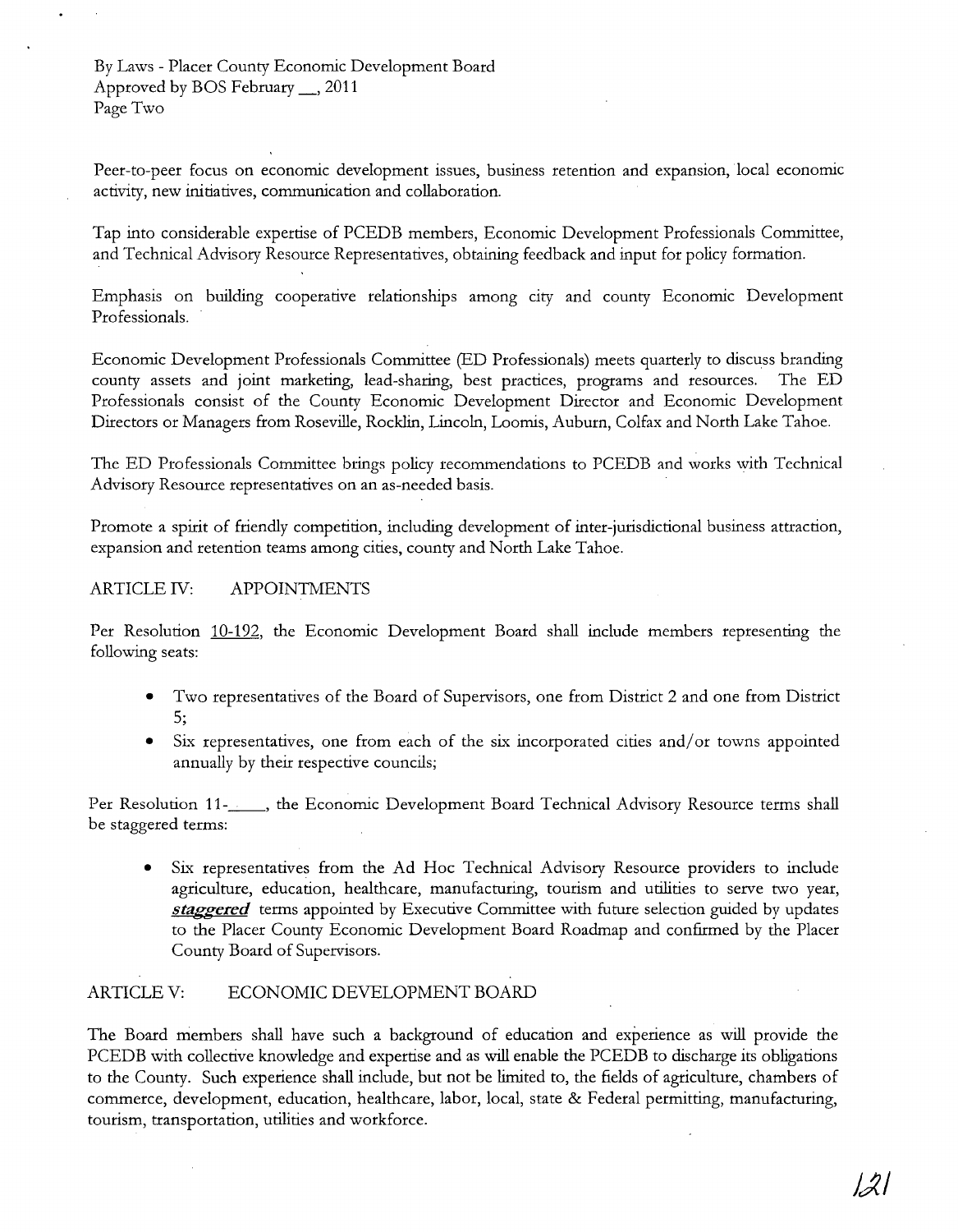#### ARTICLE VI: OFFICERS

The officers of this Board shall be the Chair, and the Vice-Chair.

Section 1: The officers of this Board shall serve on the Executive Committee which shall also include two past chairs and one other representative selected by the PCEDB.

Section 2: The Executive Committee shall take a leadership role in the PCEDB, acting on behalf of the Board pursuant to the policies, procedures, and authority of the By-Laws. The Executive Committee is obligated to report actions to the PCEDB at its next scheduled meeting. The Executive Committee has the authorization to act and make decisions on behalf of the entire Board. They may be called upon to make decisions surrounding issues that arise between regularly scheduled Board meetings or take action on issues that do not require the attention of the full Board.

Section 3: All officers shall be elected by a majority vote of the PCEDB and for the term of one year ending on the first regular meeting of the year.

Section  $4$ : Any vacancy of office shall be filled for the unexpired portion of such office by the members at any regular or special meeting.

Section 5: Removal from office of any elected officer shall be by a majority vote of the PCEDB.

Section 6: Duties of such officers herein named shall be those generally prescribed for such office together with such other duties as may be assigned by the Chair.

Section 7: The incoming chair shall have the power to appoint sub-committee members as necessary for the PCEDB's business. All'Committee appointments expire when appointing chair's term of office expires; or when subcommittee members have completed their assigned tasks; and/or by direction from the chair.

ARTICLE VII: MEETINGS

Section 1:

Meetings of the PCEDB shall:

a. Take place quarterly with at least one meeting per year in North Lake Tahoe; or

b. On call of the Chair or a majority of members with allowable public notice.

Section 2: Said meetings shall be on the third Thursday of January, April, June and September at 3 p.m. except that any specially called meetings shall require at least seventy-two hours written notice to the members of the PCEDB.

Section 3: A quorum shall be present at any meeting of the PCEDB with the presence of fifty percent (50%) plus one, members of the body.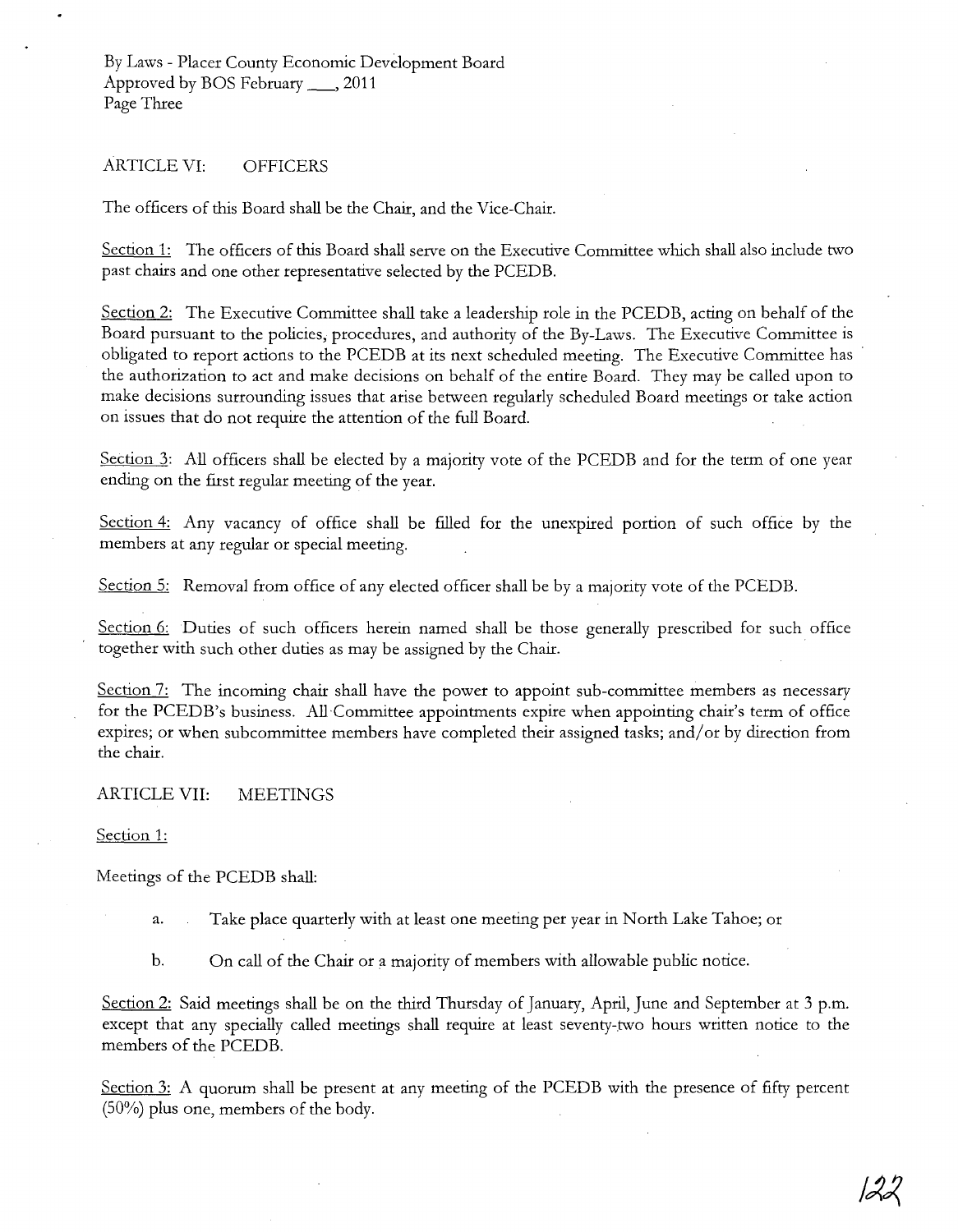By Laws - Placer County Economic Development Board Approved by BOS February \_, 2011 Page Four

Section 4: All meetings shall be held in a manner consistent with all state and county laws and regulations (Brown Act). Robert's Rules of Order, Newly Revised, shall govern the conduct of meetings with the provisions herein are not specifically applicable.

#### ARTICLE VIII: FISCAL YEAR

The fiscal year of the PCEDB shall begin on January 1st and end on December 31st, of each succeeding year.

#### ARTICLE IX: AMENDMENTS

These By Laws may be amended at any meeting of the PCEDB providing that notice of the proposed amendments have been mailed to each of the members at least 14 days prior to the date of the meeting. By Laws may be amended by a majority vote of the PCEDB. A copy of the amended By Laws shall be filed with the Clerk of the Board of Supervisors.

#### ARTICLE X: ACKNOWLEDGEMENT

All PCEDB Members upon appointment by the Board of Supervisors, or their respective organizations, and by the attendance at their first regularly scheduled PCEDB meeting shall have read and signed a copy of the PCEDB adopted and/or amended By Laws.

Adopted: April 21. 2011

|                                                                                                                                                                                                                               | Date: Name: Name: | Date:          |
|-------------------------------------------------------------------------------------------------------------------------------------------------------------------------------------------------------------------------------|-------------------|----------------|
|                                                                                                                                                                                                                               |                   | Date:          |
| Name: Name: Name: Name: Name: Name: Name: Name: Name: Name: Name: Name: Name: Name: Name: Name: Name: Name: Name: Name: Name: Name: Name: Name: Name: Name: Name: Name: Name: Name: Name: Name: Name: Name: Name: Name: Name: |                   |                |
|                                                                                                                                                                                                                               |                   | Date:          |
| Name: Date: Date: Name: Name: Date: Date:                                                                                                                                                                                     |                   |                |
| Name: Date: Date: Name: Name: Date: Date:                                                                                                                                                                                     |                   |                |
| Name: Name: Name: Name: Name: Name: Name: Name: Name: Name: Name: Name: Name: Name: Name: Name: Name: Name: Name: Name: Name: Name: Name: Name: Name: Name: Name: Name: Name: Name: Name: Name: Name: Name: Name: Name: Name: |                   | Date:          |
|                                                                                                                                                                                                                               |                   | Date:_________ |